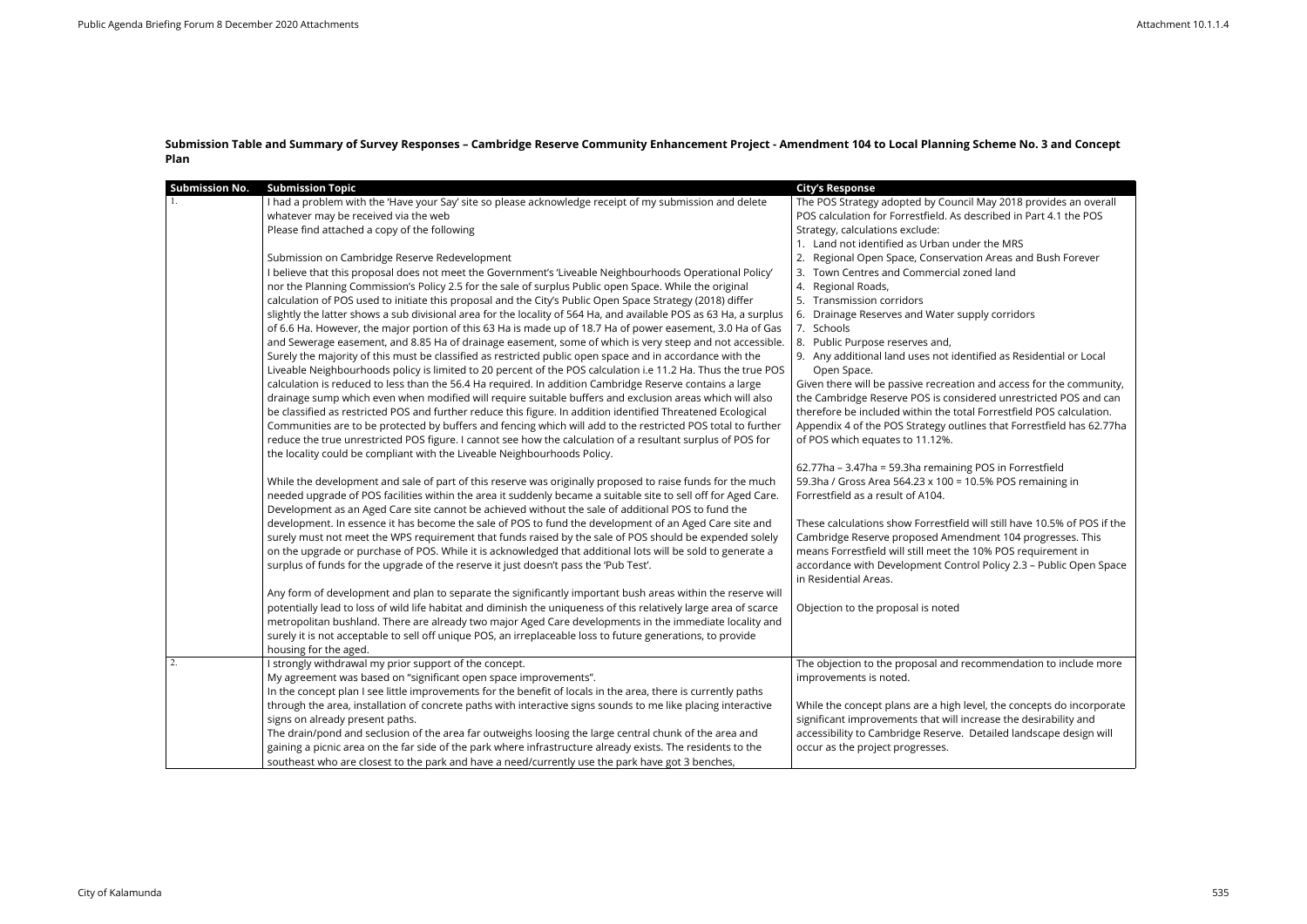|                | interactive signs and 10metres of boardwalk in exchange for loosing their current peace and seclusion and<br>flooding the area with new property further pushing us to the neglected side of Forrestfield.<br>Not happy town planning!!                                                                                                                                                                                                               |                                                                                                                                                                                                                         |
|----------------|-------------------------------------------------------------------------------------------------------------------------------------------------------------------------------------------------------------------------------------------------------------------------------------------------------------------------------------------------------------------------------------------------------------------------------------------------------|-------------------------------------------------------------------------------------------------------------------------------------------------------------------------------------------------------------------------|
| 3.             | I have just moved into the area and am pleased to know that the area is to undergo revitalisation for all the<br>Community with 100% retention of protected flora. Forrestfield as its name suggests has a lovely semi rural<br>feel to it and this is why i bought in the area                                                                                                                                                                       | Noted.<br>Ownership of the residential lots will likely be private, however would<br>not exclude purchase of lots by the Department of Communities', an                                                                 |
|                | My preference currently is Concept Plan B, due to the option for a road to connect to Mallow and the extra<br>housing lots.                                                                                                                                                                                                                                                                                                                           | affordable housing provider or an aged care provider.                                                                                                                                                                   |
|                | Although I am interested to know if the housing lots are to be sold by a Housing Development Company or<br>by the Government for Public Housing? To the elderly or general public?                                                                                                                                                                                                                                                                    |                                                                                                                                                                                                                         |
| 4.             | Cambridge Reserve Community Enhancement Project F/Field                                                                                                                                                                                                                                                                                                                                                                                               | Noted.                                                                                                                                                                                                                  |
|                | Thank you for the letter and concept plan A&B. Either one would be very welcome.                                                                                                                                                                                                                                                                                                                                                                      |                                                                                                                                                                                                                         |
|                | Plan B is my choice as I am a senior have lived in the Shire of Kalamunda since the early 50's<br>That would keep me here. In the Shire.                                                                                                                                                                                                                                                                                                              |                                                                                                                                                                                                                         |
| 5.             | We both advise our preference for Concept Plan B with the connecting road to Mallow Way and separation<br>of the aged care site from existing dwellings                                                                                                                                                                                                                                                                                               | Noted.                                                                                                                                                                                                                  |
| 6.             | I sent a letter to you last week and asking if you could please reply to either it or this message.<br>I ask if you could please stop the Cambridge Road Development Concept. You should read my letter for<br>more information.                                                                                                                                                                                                                      | The appreciation for the existing trees, quiet, bush walking and bike<br>riding is noted.                                                                                                                               |
|                | To the City of Kalamunda<br>I am writing to you about the Cambridge Reserve Community Enhancement.<br>I am a 12 year old kid who loves to wake up in the morning to look across the road to see the calm trees,                                                                                                                                                                                                                                       | The concept plans aim to retain a majority of significant vegetation.<br>The intent is to improve and activate the reserve while also improving<br>safety and reducing anti-social behaviour. It is considered that the |
|                | bushes and grass. I don't think I'm the only one. I also love to ride my bike on the road knowing I don't<br>have to watch out for hazards that I might hurt or that might hurt me. What I am getting to is that I don't<br>want to have that area turned into a busy public area. I like the trees. I like the calmness. My brother, my<br>neighbour and I like playing over there. We like the bush walk. Please don't build on to that great park. | submitter's values and wishes for the reserve will be matched by<br>future improvements to Cambridge Reserve.                                                                                                           |
| $\overline{7}$ | Thank you.<br>Kalamunda Shire.                                                                                                                                                                                                                                                                                                                                                                                                                        | Noted.                                                                                                                                                                                                                  |
|                | My personal view & want of the area of concern is to leave it as is with any alterations to be that of fire<br>break maintenance only - hands on for this only & hands off for anything else.                                                                                                                                                                                                                                                         |                                                                                                                                                                                                                         |
|                | You allowed , quite sometime ago, by 'some means', a developer to use part of the reserve to create a<br>conglomerate of houses known as Cambridge Village, against the wishes of local residents . A quiet dead                                                                                                                                                                                                                                      |                                                                                                                                                                                                                         |
|                | end road turned into a speed way by mostly renters & their visitors.                                                                                                                                                                                                                                                                                                                                                                                  |                                                                                                                                                                                                                         |
|                | I have lived here in Cambridge Road for 55 years and was glad when you eventually sealed the gravel road<br>and installed post bollards, at my insistence, along the playground boundary in an effort to stop vehicles                                                                                                                                                                                                                                |                                                                                                                                                                                                                         |
|                | taking a short cut to access York Street. Nothing else needs doing, keep the place natural.                                                                                                                                                                                                                                                                                                                                                           |                                                                                                                                                                                                                         |
| 8.             | Recently the Shire asked for public input into the development of Lincoln Rd Reserve in Forrestfield and<br>even more recently I noticed input was also called for the development of Cambridge reserve which is in                                                                                                                                                                                                                                   | Lincoln Reserve improvements are still progressing as a separate<br>project.                                                                                                                                            |
|                | close proximity to Lincoln Rd Reserve.                                                                                                                                                                                                                                                                                                                                                                                                                |                                                                                                                                                                                                                         |

| ly be private, however would<br>artment of Communities', an<br>care provider.                                                      |
|------------------------------------------------------------------------------------------------------------------------------------|
|                                                                                                                                    |
|                                                                                                                                    |
| uiet, bush walking and bike                                                                                                        |
| ty of significant vegetation.<br>reserve while also improving<br>r. It is considered that the<br>serve will be matched by<br>erve. |
|                                                                                                                                    |
|                                                                                                                                    |
| rogressing as a separate                                                                                                           |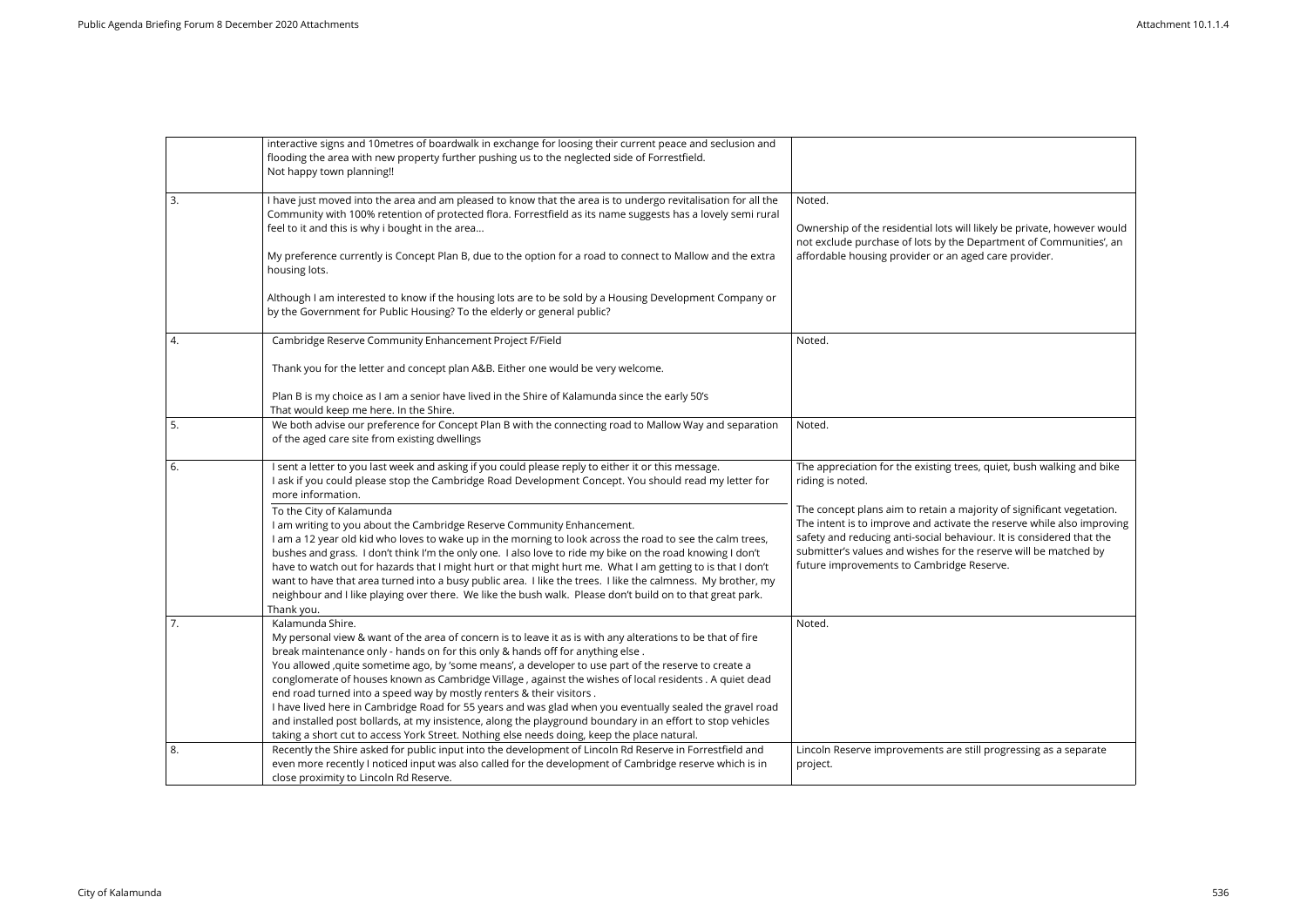|                                                               | Can you please tell me whether this mean Lincoln Reserve development has been abandoned and the<br>focus is on Cambridge reserve or are both of them being developed?<br>I'm not sure if this is the responsibility of the same department but I would like to also bring to the<br>appropriate department's attention the need for the street verges/nature strips in the Forrestfield area to<br>be mowed, particularly along Hartfield Rd and the Edinburgh Rd shopping centre where in spots the grasses<br>are knee high and more.                                                            | The request for verge maintenance has been provided to the City's<br>Parks and Environment Services for consideration.                                                                                                                                      |
|---------------------------------------------------------------|----------------------------------------------------------------------------------------------------------------------------------------------------------------------------------------------------------------------------------------------------------------------------------------------------------------------------------------------------------------------------------------------------------------------------------------------------------------------------------------------------------------------------------------------------------------------------------------------------|-------------------------------------------------------------------------------------------------------------------------------------------------------------------------------------------------------------------------------------------------------------|
| 9.                                                            | My preference is Concept Plan A                                                                                                                                                                                                                                                                                                                                                                                                                                                                                                                                                                    | Noted.                                                                                                                                                                                                                                                      |
| 10. Department<br>of Water and<br>Environmental<br>Regulation | The Department of Water and Environmental Regulation has assessed the planning scheme<br>amendment and has no objections, however we have not comprehensively assessed the referral.<br>Please note that the referral took over a month to reach us as it was sent to an incorrect address. Can all<br>correspondence please be directed to swanavon.landuse@dwer.wa.gov.au, or alternatively posted to 7<br>Ellam St, Victoria Park 6100. This will avoid any delays in the Departments response and allow sufficient<br>time for all referrals to be assessed and appropriate comments provided. | Noted.                                                                                                                                                                                                                                                      |
|                                                               | All correspondence will be forwarded to the relevant section of the Department once it has been<br>received by the Regional office, as is the current process for all other referrals from the City of<br>Kalamunda.                                                                                                                                                                                                                                                                                                                                                                               |                                                                                                                                                                                                                                                             |
| 11. Department<br>of<br>Communities                           | Thank you for the opportunity to comment on the proposed Cambridge Reserve Community<br>Enhancement Project Forrestfield. The Department of Communities (Communities) advocates for<br>affordable and aged housing outcomes and supports the City in planning for the provision of high-<br>amenity local aged care facilities.                                                                                                                                                                                                                                                                    | Detailed considerations of built form will occur as planning<br>progresses and the management of interface with adjoining or<br>adjacent residential lots will be a key consideration.<br>Landscaping and road designs will provide for appropriate vehicle |
|                                                               | As the owner of an adjacent property, Lot 588 (20) Mallow Way, Forrestfield. Communities is concerned<br>regarding the potential impact on the amenity of our asset.                                                                                                                                                                                                                                                                                                                                                                                                                               | and pedestrian access.<br>Support for housing diversity and affordability is noted.                                                                                                                                                                         |
|                                                               | We have reviewed the two concept plans for the site and have identified potential issues with vehicular<br>and pedestrian access, visual interfaces between the proposed lots and the streets, laneways and<br>public open space. It is recommended that prior to the amendment progressing, the areas proposed<br>for re-zoning to are further tested to ensure they readily accommodate a built-form outcome that can<br>satisfactorily address these matters.                                                                                                                                   |                                                                                                                                                                                                                                                             |
|                                                               | Should the proposed amendment proceed, Communities would support the site incorporating a<br>variety of lot sizes, housing typologies and a mix of housing tenures to facilitate diverse and affordable<br>housing. The proposed road, cycle and pedestrian paths should help to provide a legible, connected<br>and safe movement network within the site and to the surrounding locality. Promoting walkability and<br>recreational walking and providing for planned and incidental physical activity required for ageing in<br>place is supported by Communities.                              |                                                                                                                                                                                                                                                             |
|                                                               | We would appreciate the opportunity to provide input on the future development plans and be<br>notified of any updates on the Cambridge Reserve project.                                                                                                                                                                                                                                                                                                                                                                                                                                           |                                                                                                                                                                                                                                                             |
| 12. Department<br>of Health                                   | Thank you for your letter of 29 September 2020 requesting comments from the Department of<br>Health (DOH) on the above proposal. The DOH provides the following comment:<br>Water Supply and Wastewater Disposal<br>1.                                                                                                                                                                                                                                                                                                                                                                             | The proposed development will be required to connect to sewer, and<br>any effluent disposal will be subject to relevant approvals.                                                                                                                          |

| s been provided to the City's<br>nsideration.                      |
|--------------------------------------------------------------------|
|                                                                    |
|                                                                    |
|                                                                    |
|                                                                    |
|                                                                    |
|                                                                    |
|                                                                    |
|                                                                    |
| ill occur as planning<br>erface with adjoining or<br>onsideration. |
| vide for appropriate vehicle                                       |
| dability is noted.                                                 |
|                                                                    |
|                                                                    |
|                                                                    |
|                                                                    |
|                                                                    |
|                                                                    |
|                                                                    |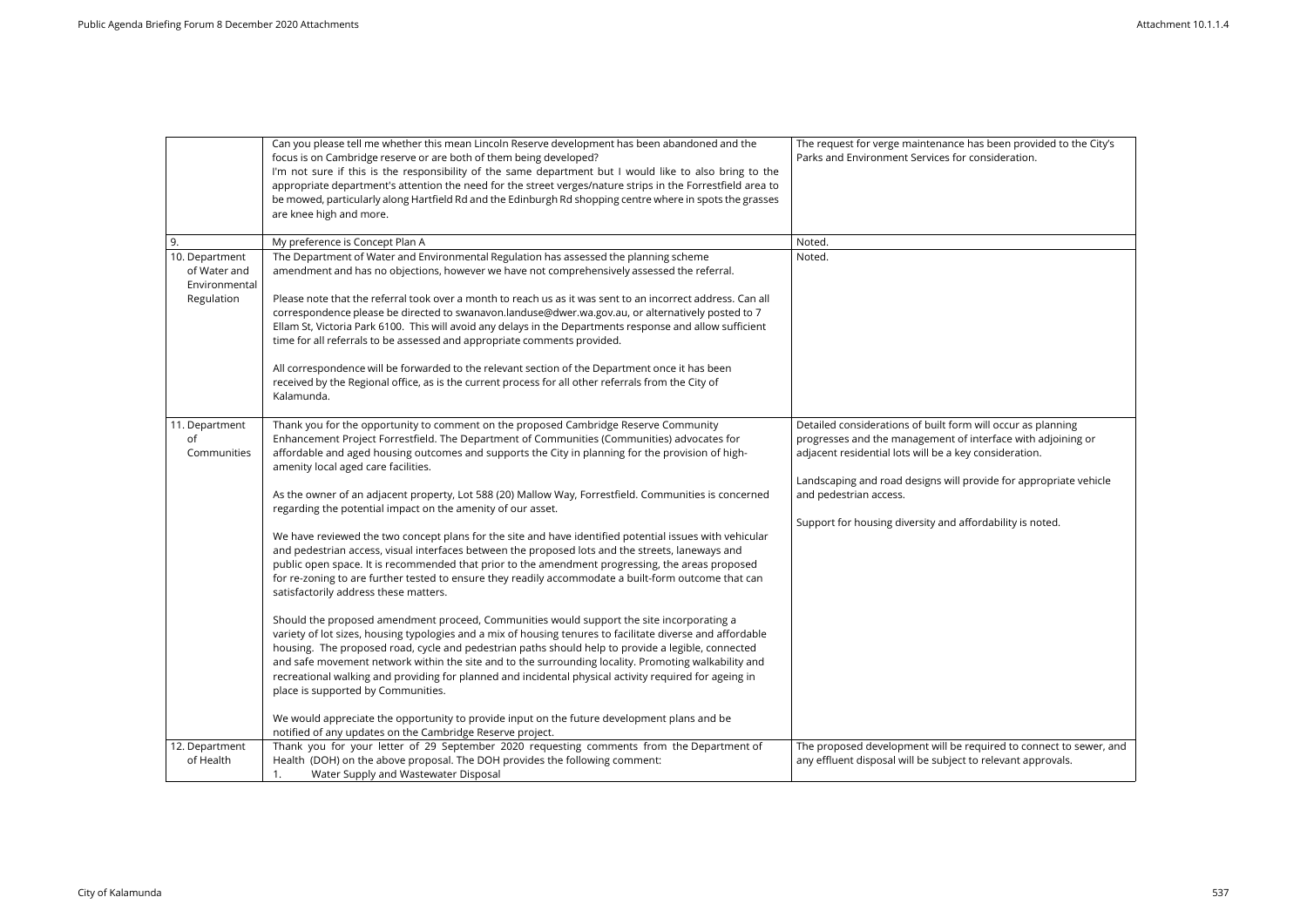|                                             | The development is required to connect to scheme water and reticulated sewerage and be in<br>accordance with the Government Sewerage Policy 2019.<br>Approval is required for any on-site wastewater treatment process with such proposals being in<br>accordance with DOH publications which may be referenced and downloaded from:<br>http://ww2.health.wa.gov.au/Articles/N_R/Recycled-water<br>Further design elements that should be considered include:<br>A range of quality public open spaces should be provided to contribute towards the recreation,<br>physical activity, health and social needs of the community.<br>Parks and open spaces should be located within walking distance of most residents along<br>well-lit connected routes and be co-located with other community facilities to encourage access<br>by walking or cycling.<br>The design of parks and open space and the infrastructure provided within them should cater for<br>a variety of users to undertake a mix of activities that increase physical activity, provide access to<br>healthy nutritious foods (though community gardens) and prevent injury.<br><b>Medical Entomology</b><br>The proposal is llocated in an area that may be prone to mosquitoes as wetlands are in the vicinity.<br>Stormwater management infrastructure such as culverts, road drainage systems, etc. should be in<br>accordance with the Department of Water publication Stormwater Management Manual for<br>Western Australia, to the satisfaction of the local government:<br>http://www.water.wa.gov.au/data/assets/pdf file/0020/4 772/44217.pdf | The recommendations in this submission will be further considered<br>when preparing a Local Structure Plan or detailed landscaping<br>designs.<br>The mosquito risk is noted. The basin will be seasonal dry in summer,<br>but in winter and transitional seasons may require other mitigation<br>measures to prevent mosquito breeding. This can be addressed<br>through a future mosquito management plan. |
|---------------------------------------------|----------------------------------------------------------------------------------------------------------------------------------------------------------------------------------------------------------------------------------------------------------------------------------------------------------------------------------------------------------------------------------------------------------------------------------------------------------------------------------------------------------------------------------------------------------------------------------------------------------------------------------------------------------------------------------------------------------------------------------------------------------------------------------------------------------------------------------------------------------------------------------------------------------------------------------------------------------------------------------------------------------------------------------------------------------------------------------------------------------------------------------------------------------------------------------------------------------------------------------------------------------------------------------------------------------------------------------------------------------------------------------------------------------------------------------------------------------------------------------------------------------------------------------------------------------------------------------------------------------------------------|--------------------------------------------------------------------------------------------------------------------------------------------------------------------------------------------------------------------------------------------------------------------------------------------------------------------------------------------------------------------------------------------------------------|
|                                             | A mosquito management plan may be appropriate and can be downloaded from:<br>http://ww2.health.wa.gov.au/Articles/J M/Mosquito-management                                                                                                                                                                                                                                                                                                                                                                                                                                                                                                                                                                                                                                                                                                                                                                                                                                                                                                                                                                                                                                                                                                                                                                                                                                                                                                                                                                                                                                                                                  |                                                                                                                                                                                                                                                                                                                                                                                                              |
| 13. Department<br>of Education<br>14. Water | City of Kalamunda - Cambridge Reserve Community Enhancement Project<br>Forrestfield I Local Planning Scheme No. 3-Amendment 104<br>Thank you for your letter and providing the Department of Education (Department) with the<br>opportunity to comment on the abovementioned.<br>The Department has reviewed the proposed amendment to the City of Kalamunda's Local Planning<br>Scheme to rezone the subject land from 'Local Open Space' to 'Urban Development' to facilitate a<br>future residential aged care facility and local open space improvements. The subject site falls within<br>the student enrolment intake area of Forrestfield Primary School.<br>Given the nature of the development which is not expected to generate additional student yield, it is<br>considered that the proposal will have no impact on the student enrolment number and<br>accommodation capacity of Forrestfield Primary School. Accordingly, the Department has no<br>objections to the proposal.<br>Water                                                                                                                                                                                                                                                                                                                                                                                                                                                                                                                                                                                                                     | Noted.<br>Water and sewerage connections are to be provided at subdivision                                                                                                                                                                                                                                                                                                                                   |
| Corporation                                 | Reticulated water is currently available to the subject area. All water main extensions, if required<br>for the development site, must be laid within the existing and proposed road reserves, on the correct<br>alignment and in accordance with the Utility Providers Code of Practice.<br>Wastewater<br>Reticulated sewerage is currently available to the subject area. All sewer main extensions, if required<br>for the development site, should be laid within the existing and proposed road reserves, on the correct<br>alignment and in accordance with the Utility Providers Code of Practice.                                                                                                                                                                                                                                                                                                                                                                                                                                                                                                                                                                                                                                                                                                                                                                                                                                                                                                                                                                                                                  | stage and the Department's expectations are noted.<br>The drainage area is provided based on the LWMS prepared for the<br>site and is sufficient to meet contemporary requirements subject to<br>installation of a northern basin under the Anderson Road power<br>easement.                                                                                                                                 |

| n will be further considered<br>r detailed landscaping                                             |
|----------------------------------------------------------------------------------------------------|
| Il be seasonal dry in summer,<br>ay require other mitigation<br>. This can be addressed<br>t plan. |
|                                                                                                    |
|                                                                                                    |
|                                                                                                    |
|                                                                                                    |
|                                                                                                    |
|                                                                                                    |
| be provided at subdivision<br>s are noted.                                                         |
| the LWMS prepared for the<br>ary requirements subject to<br>e Anderson Road power                  |
|                                                                                                    |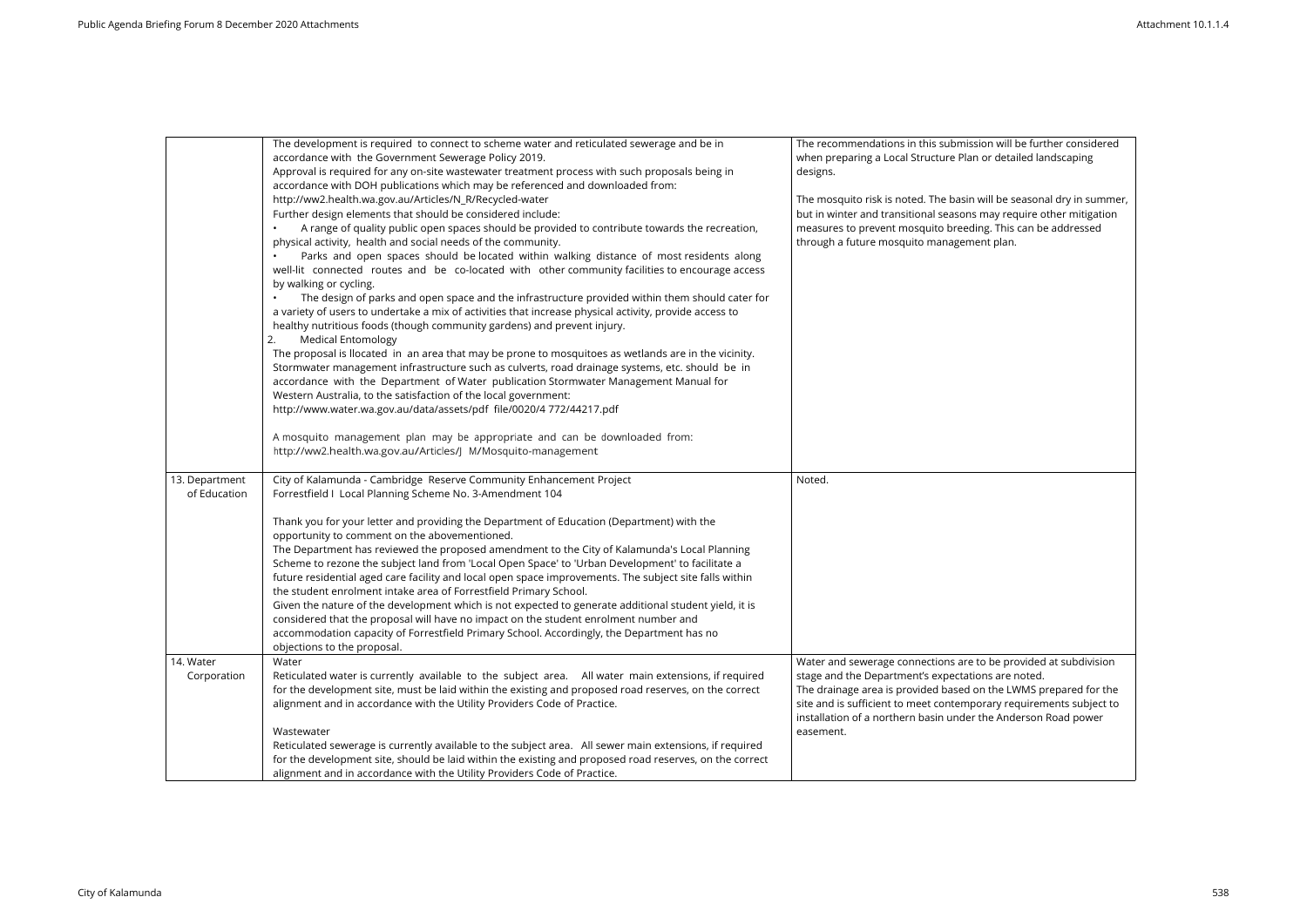| It should be noted that existing sewerage mains are located within the subject land. (Note plan<br>attached to email) An easement may be required to protect the mains. Due consideration will be<br>required when developing in this area. The developer is required to fund the full cost of protecting or<br>modifying any of the existing infrastructure which may be affected by the proposed development.                                                       |
|-----------------------------------------------------------------------------------------------------------------------------------------------------------------------------------------------------------------------------------------------------------------------------------------------------------------------------------------------------------------------------------------------------------------------------------------------------------------------|
| Drainage<br>The subject area falls within the Yule Brook Drainage Catchment.<br>The proposal is about 2km away from Yule Brook. The existing local basin at York Street compensates<br>the contributing sub catchment. The existing basin storage volume will be expanded to cater for<br>additional runoff from the new development. A management plan could be provided to ensure that<br>existing infiltration rates in the basin can be maintained in the future. |
| <b>General Comments</b><br>The developer is expected to provide all water and sewerage reticulation if required. A contribution for<br>Water, Sewerage and Drainage headworks may also be required. In addition the developer may be<br>required to fund new works or the upgrading of existing works and protection of all works.                                                                                                                                    |
| The information provided above is subject to review and may change. If the proposal has not<br>proceeded within the next 6 months, please contact us to confirm that this information is still valid.                                                                                                                                                                                                                                                                 |

# **Cambridge Reserve – Summary of Survey Responses**



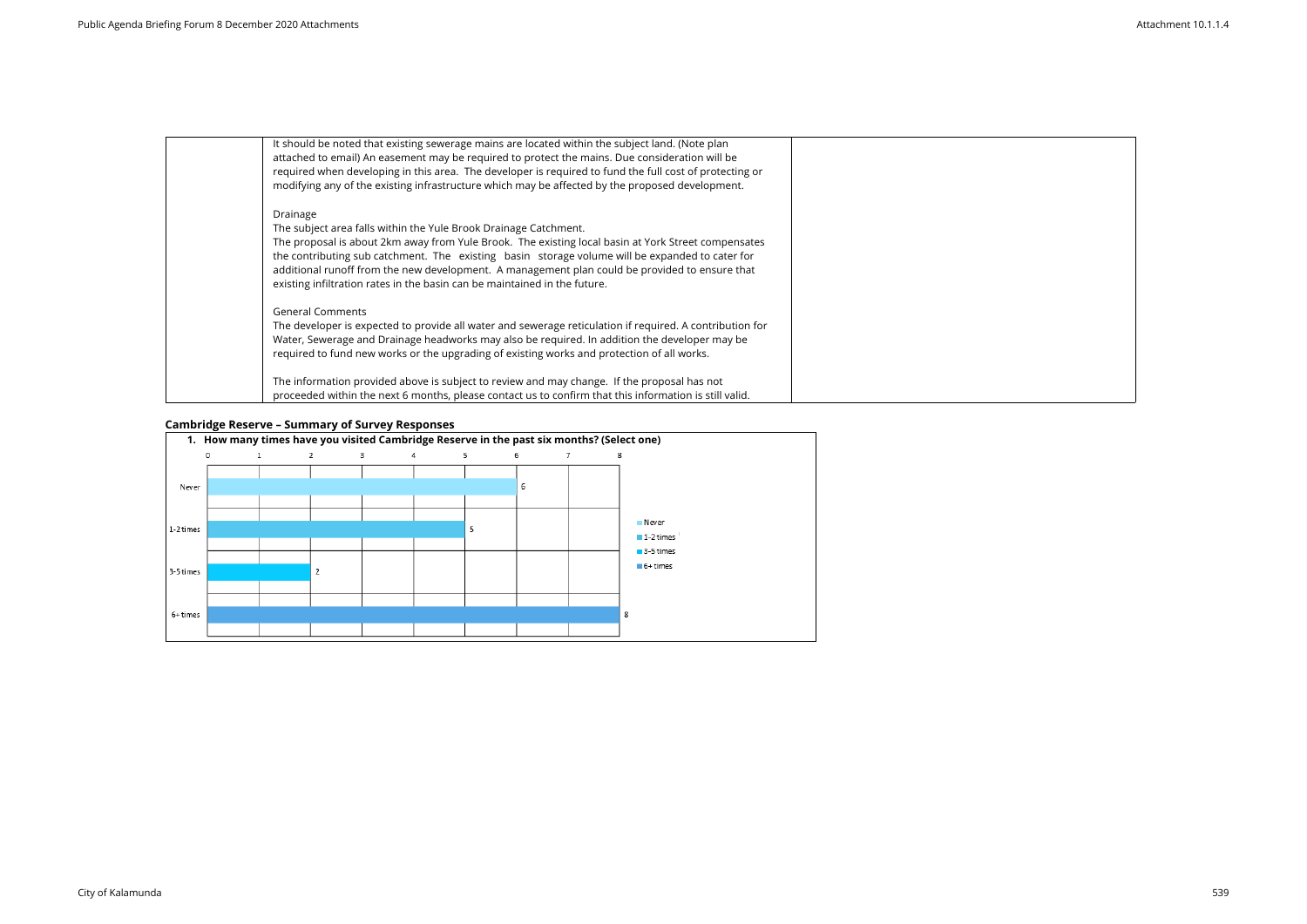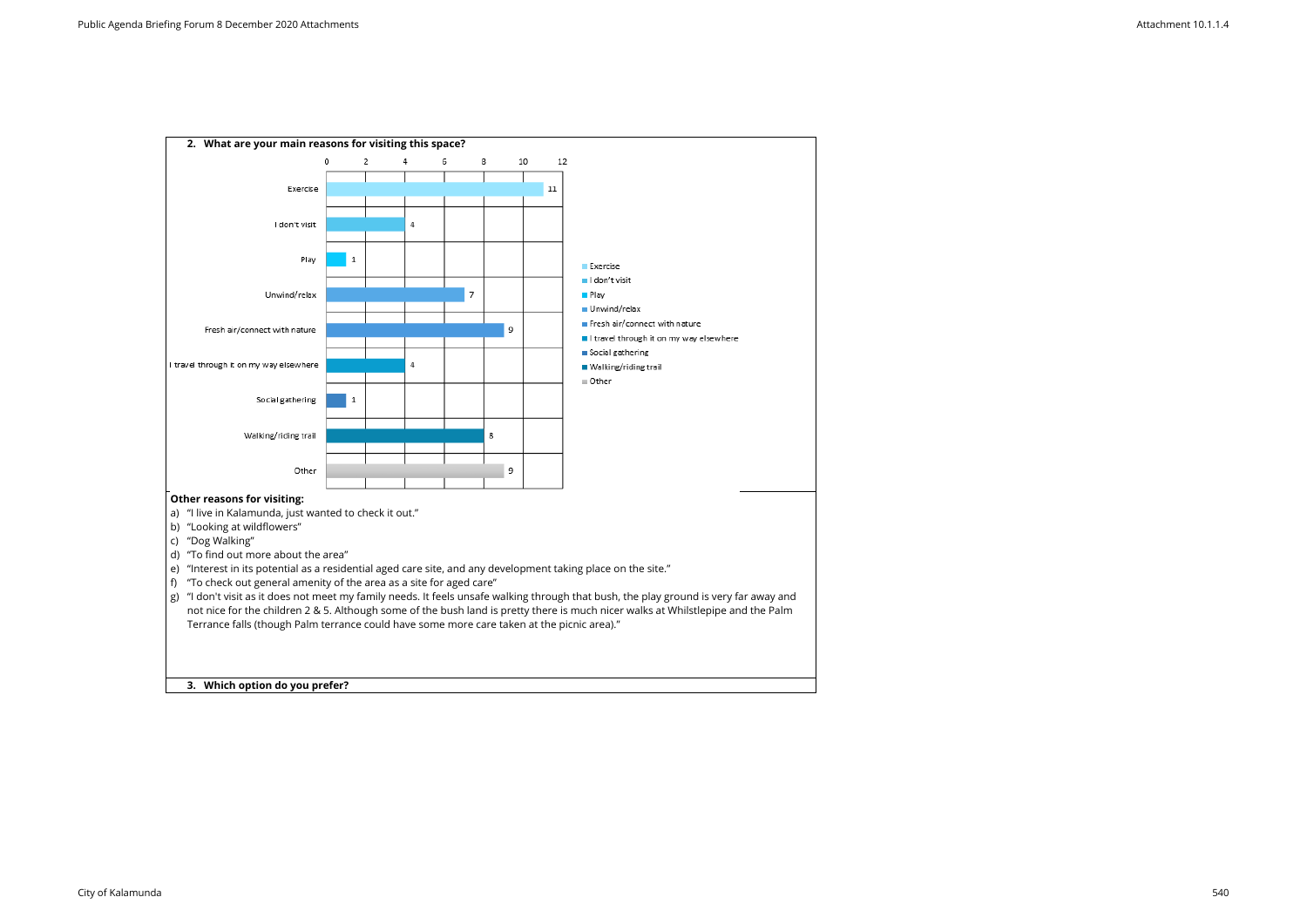#### **Additional comments on Option A**

- a) "I bought my home at the end of a cul-de-sac for privacy and being away from main roadways. This will transform the road into a thorough fare and introduce a large amount of traffic into the area. Secondly I do NOT want 2 story housing right behind my single story house. Alternatively you can purchase my house for the value i paid originally and i will move to another area."
- b) "Too big"
- c) "This plan appears to block the access from Moira Ave through to Mallow Way"
- d) "A sound integration of aged care with a number of other community and residential activities."
- e) "It could be good to connect Moira Avenue to other side of park as it takes long time to go Birkshire road and require extra time to go railway station which is not convenient at all."
- f) "likely to cause issues and objections from local residents should only be used if necessary for best quality residential aged care facility"
- g) "May cause objections from local residents"
- h) "Currently the City of Kalamunda requires all the aged care accommodation to cope with the numbers needing this service, and to keep these people local & close to family & friends."
- "Not having any access to Mallow Way, even pedestrian access, creates a pocket of bush along the northern edge that very few people will visit. I feel this will only attract further anti social behaviour, as drugs and alcohol consumption can take place in an area hidden from everywhere else. Maintaining access will encourage more people (dog walkers, joggers etc.) to pass through the area and act as a deterrent."

#### **Additional comments on Option B**

- a) "I think having more house blocks is important and I think this amount of land is enough for aged care"
- b) "I bought my home at the end of a cul-de-sac for privacy and being away from main roadways. This will transform the road into a thorough fare and introduce a large amount of traffic into the area. Secondly I do NOT want 2 story housing right behind my single story house. Alternatively you can purchase my house for the value i paid originally and i will move to another area."
- c) "Too big"
- d) "A good alternative if A cannot be supported"
- e) "Preferred as less impact on local residents and provides an extra access way for them to the recreational area - also for RACF residents to the local area. May have fire safety benefit. But a potential developer must be happy to use this site, so Concept A should be retained as an option when marketing the site. We need 100 - 120 beds on this site."
- f) "Less impact on local residents . Depends on any potential developer of aged care residences. Whether Concept A or Concept B will give the desired outcome, i.e. accomodation for 100 - 150 aged care places is needed"
- g) "better transition from existing residential to aged care /"
- h) "The road connection to Mallow Way creates a more connected community. It will increase the number of nearby residents who will walk to the site. Plus it will make it easier for people to walk to the deli, medical centre and dentist on Holmes Road. I understand that the Mallow Way precinct is a very ugly part of Forrestfield (crime, unsavoury behaviour and rundown state housing) but blocking it off so that it's hidden away isn't going to fix that problem. Maintaining access to

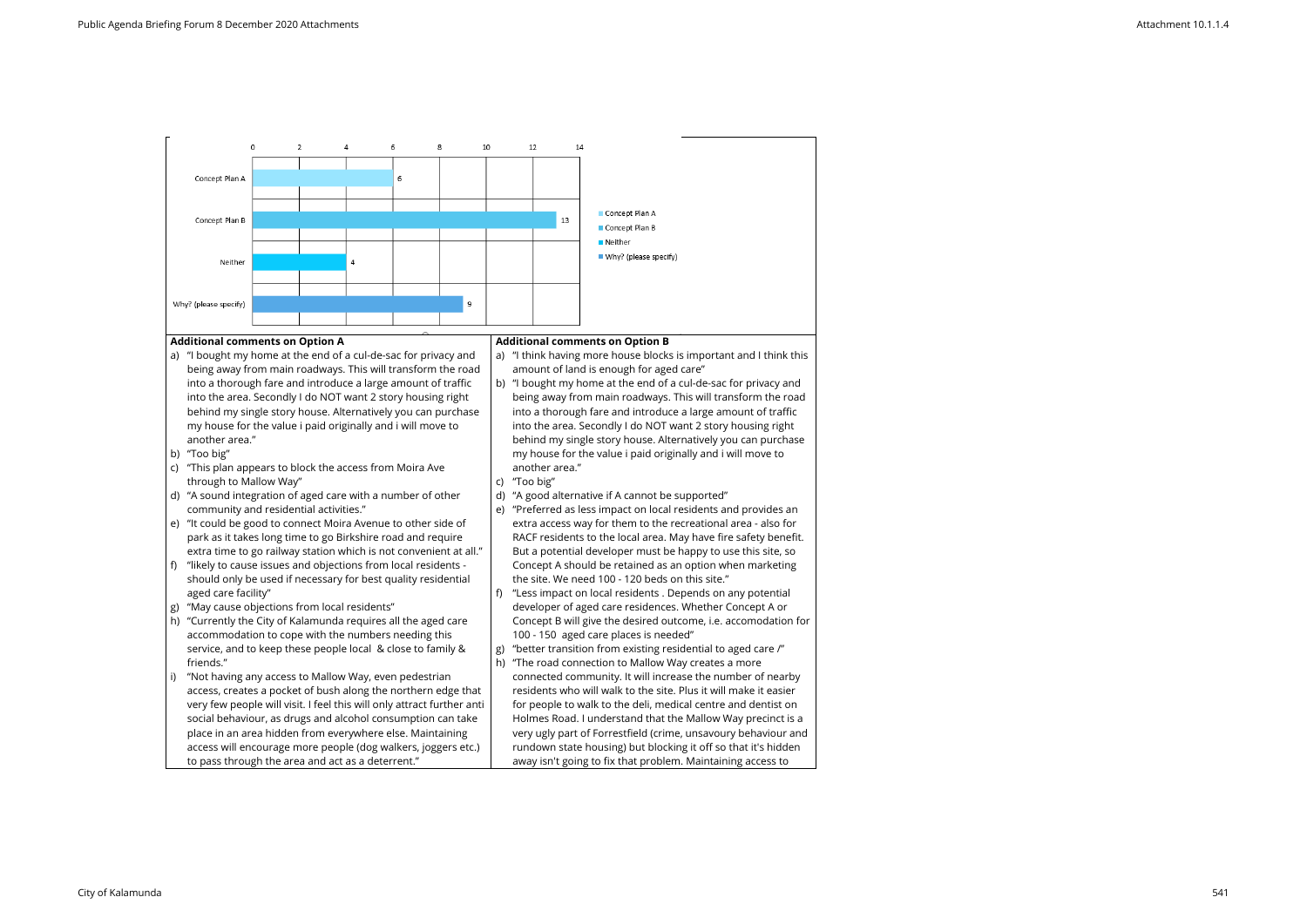| Mallow Way should be the first step to beautifying the whole |
|--------------------------------------------------------------|
|--------------------------------------------------------------|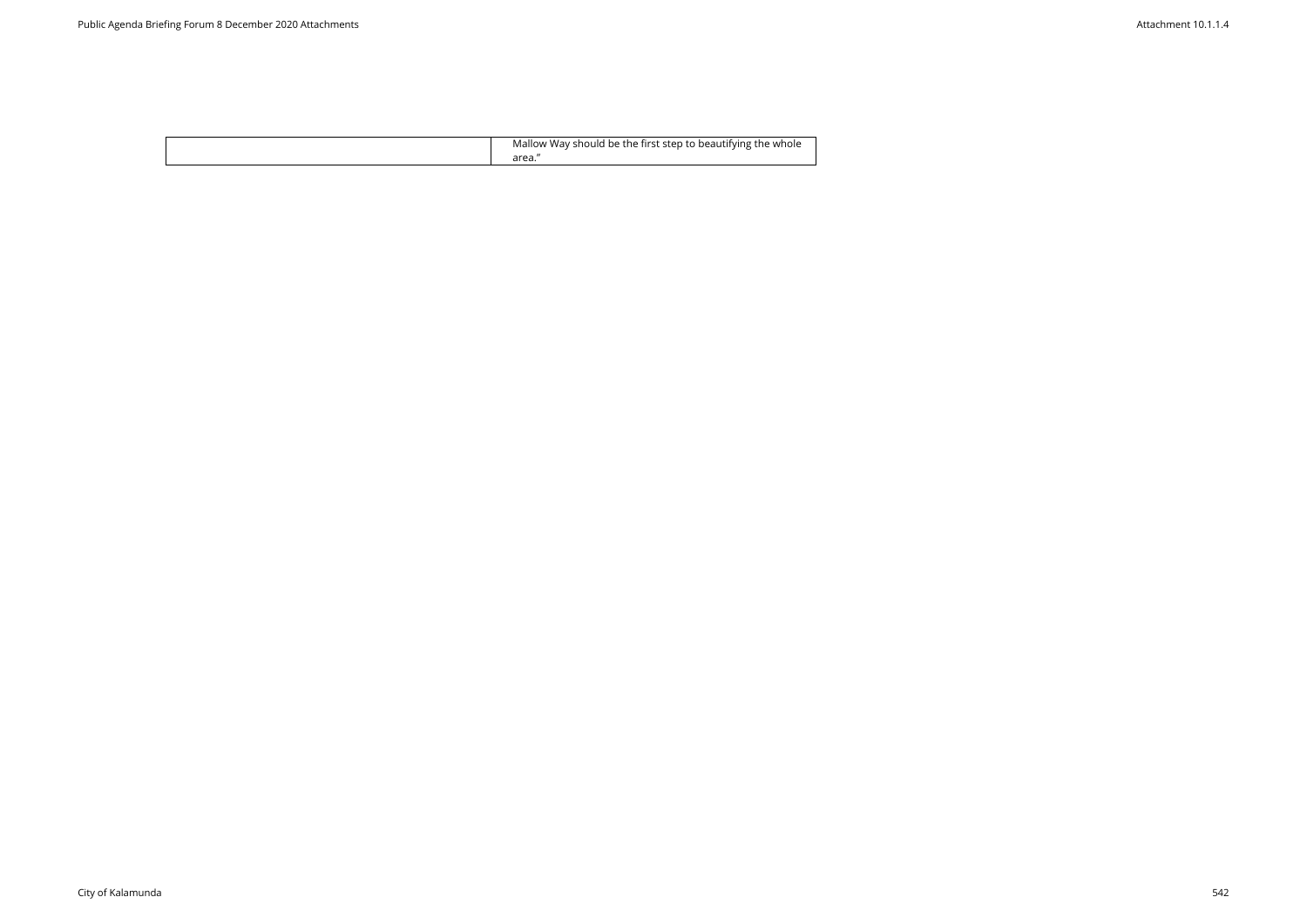

- c) "There are no benefits. They are all drawbacks."
- d) "We are excited at the prospect of a new playground and shady grassed area. As the proposal involves fenced TEC, a sprawling nature playground, with little activity stations scattered in a general path across the entire reserve, will give children plenty of opportunities to explore, adventure and appreciate the beautiful duck pond and protected bush lands. A playground limited to one area will become crowded; if obstacles and other nature playground features are spread out, families will be able to enjoy more space and come to the park to picnic in a different area each time, without having to gravitate to the stock standard all-inone playground area. The upgrade would be even more meaningful if local school children were able to participate in a community painting or mosaic of the native flora and fauna present in the TEC. Unfortunately the parks closest to us are full of weeds, prickles and gravel. Similarly, the lane ways we take to get to these parks are overgrown with weeds and prickles, including nasty double Gs. We would love to see the public areas West of the development looking just as magnificent as the new concept plans."
- e) "Maybe less dumping rubbish on the reserve"
- f) "prevent the use of the reserve by rowdy four wheel drives and motorbikes"
- g) "Improved bushland and access to it."
- h) "Potentially all the items in question 7 are benefits if developed."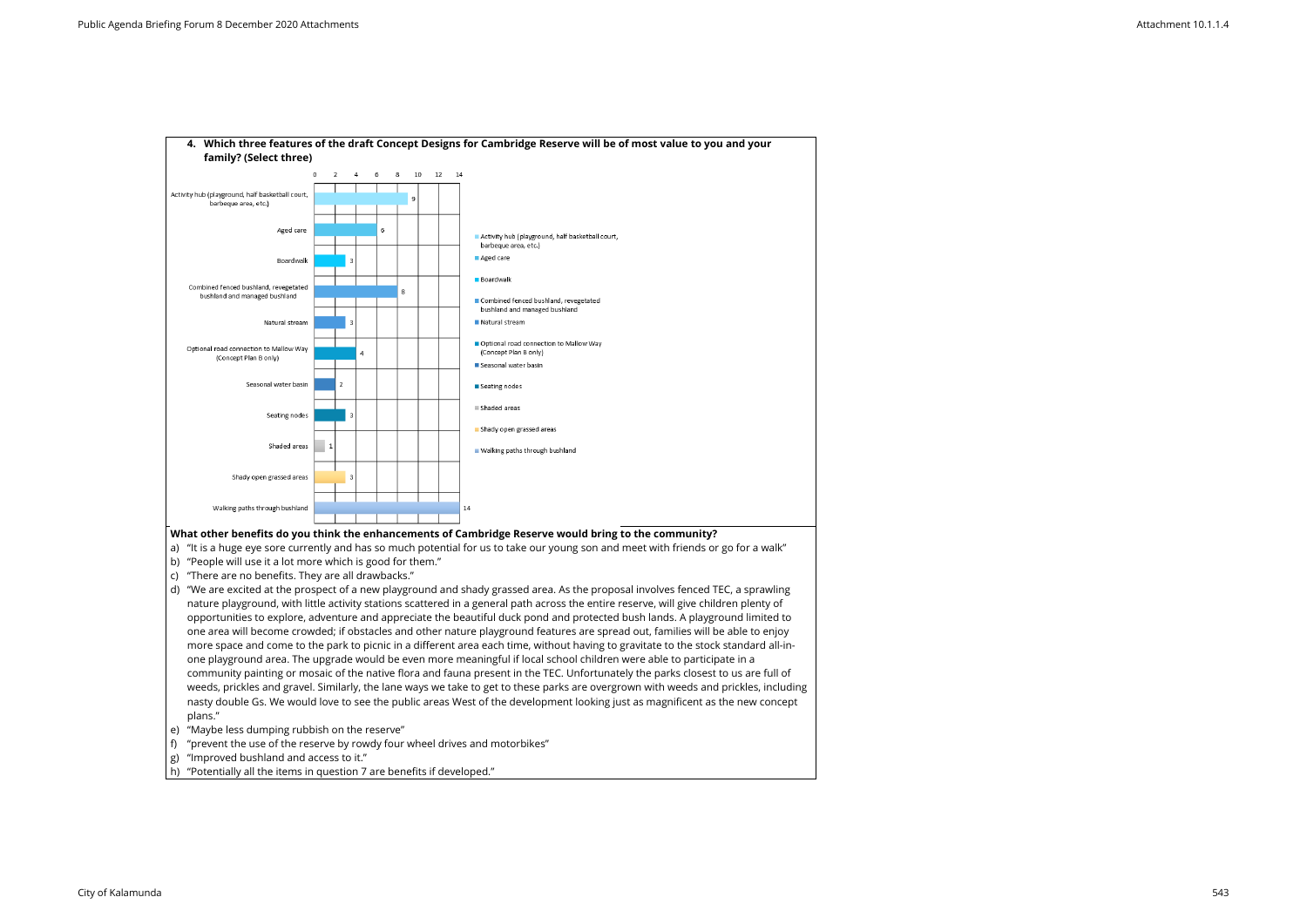- i) "It is now a rather neglected area, any improvement would be of benefit."
- $|j\rangle$  "An added amenity to this area"
- k) "The City of Kalamunda residents enjoy the connection to nature, the hills and the sense of community. The conceptual layout gives that 'feel'"
- l) "A natural, beautiful, safe space all members of the community can enjoy no matter what age. I do believe SAFETY is an important element that needs to be considered because if people don't feel safe in this area, they wont go. This particular area on this side of Forrestfield has state housing and low socioeconomic households and is known to attract antisocial behaviour."
- m) "Bring the community together to care & look out for neighbours."
- n) "Plan for future generations. Note: Selected more than three options. Selected all EXCEPT Aged care and Optional road connection."
- o) "The shire talks a lot about wanting to make a focus on families (ironic as we add another aged care facility). In established Forrestfield areas (not the new estates) there have been no improvements to playgrounds. In this are there are 3 unshaded, old, basic and uninspiring 'play grounds' which are hardly ever used (blackbutt, almond way, palm terrace. This reserve will be a welcomed by children and families who live in this older part of forrestfield. The addition of the activity and sensory points to 20202 design is nice,"
- p) "People in Forrestfield are always talking about other parks and playgrounds around Perth and are willing to drive great distances to visit them. Right now this side of Forrestfield doesn't have anything like that. If done properly I think this project will be something that the community will be proud of and fully embrace as their own."

- a) "no limestone walking paths include more bicycle path to enjoy for kids"
- b) "Move the entire facility elsewhere and leave the RESERVE where it is. It was classified as a reserve due to the biodiversity."
- $\mid$   $\rm c)$  "The playground and shady grassed area would be better placed away from the storm water basin as it may be a squelchy breeding ground for mosquitoes."
- d) "Get rid of the buildings and just enhance the open space. Other councils manage it such as the great piece of bush land on beach and alexander in Koondoola"
- e) "Provide Public access way from Moira Avenue."
- f) "Road connect from Moira"
- g) "Ensure adequate, easy access parking is available for staff and visitors to the RACF as well as users of the recreational areas."
- h) "Please remove the half basketball court. The sound of bouncing basketballs travels far, is very repetitive and soon becomes a nuisance. Local youths would use at all hours of the day and night and I think it would create problems. I'd include CCTV all around the aged care facility to improve security and safety as this area can be a bit dicey at times."
- i) "Transport, traffic and parking"
- j) "improvements are more for detailed design / budgeting ensuring that the road reserve maintenance is funded appropriately untidy road reserves can very quickly change the look and feel of a space, invariably in a negative manner. This results in an increase in littering, dumping of waste, vandalism etc If the road reserve is not to be parked on, then installing low level bollards would be a suggestion."
- k) "Nature based playground preferred. Cafe adjacent activity hub"
- l) "Quality well designed nature play I have seen varying photos of the potential play ground. This is the most important feature for families. It must have varying leveled activities for all ages. It needs to be have multi areas for spread out interactions. May it not have one of those slides like bushmead and hales which I have witness multiple children hurt themselves on. May it have shade and imaginative play spaces.

### **What improvements do you think could be made to the concept plans?**

Additional small play area closest to Anderson Road - The reserve is large and the main feature for families is on Cambridge road side. Could a small play ground be added closer to Anderson road side OR could the shire upgrade the 3 sites noted above to bring some value, respectability and family friendliness for the children in the area? Again if you want to keep families in the area there must be an increase investment for children's play spaces. If there is concern about play spaces in close proximity, note that the above notes parks in Vic Park, Tom Wright Park and Rayment are 3 mins walk from each other!

The Town of Victoria Park has done a brilliant jobs with their recent parks in Carlisle and Lathlain and Burswood including nature play, water play (would be great!), skate and scooter paths, imaginative play items like ships, lovely trees included. I take my kids out of the shire most times for play dates as even our flag ship park, stirk park, has so much potential and has had no improvements. Yet again w

https://buggybuddys.com.au/things-to-do/playgrounds-and-parks-in-perth/tom-wright-park/ https://buggybuddys.com.au/things-to-do/playgrounds-and-parks-in-perth/rayment-park-laithlain/ https://buggybuddys.com.au/things-to-do/playgrounds-and-parks-in-perth/g-o-edwards-park-burswood/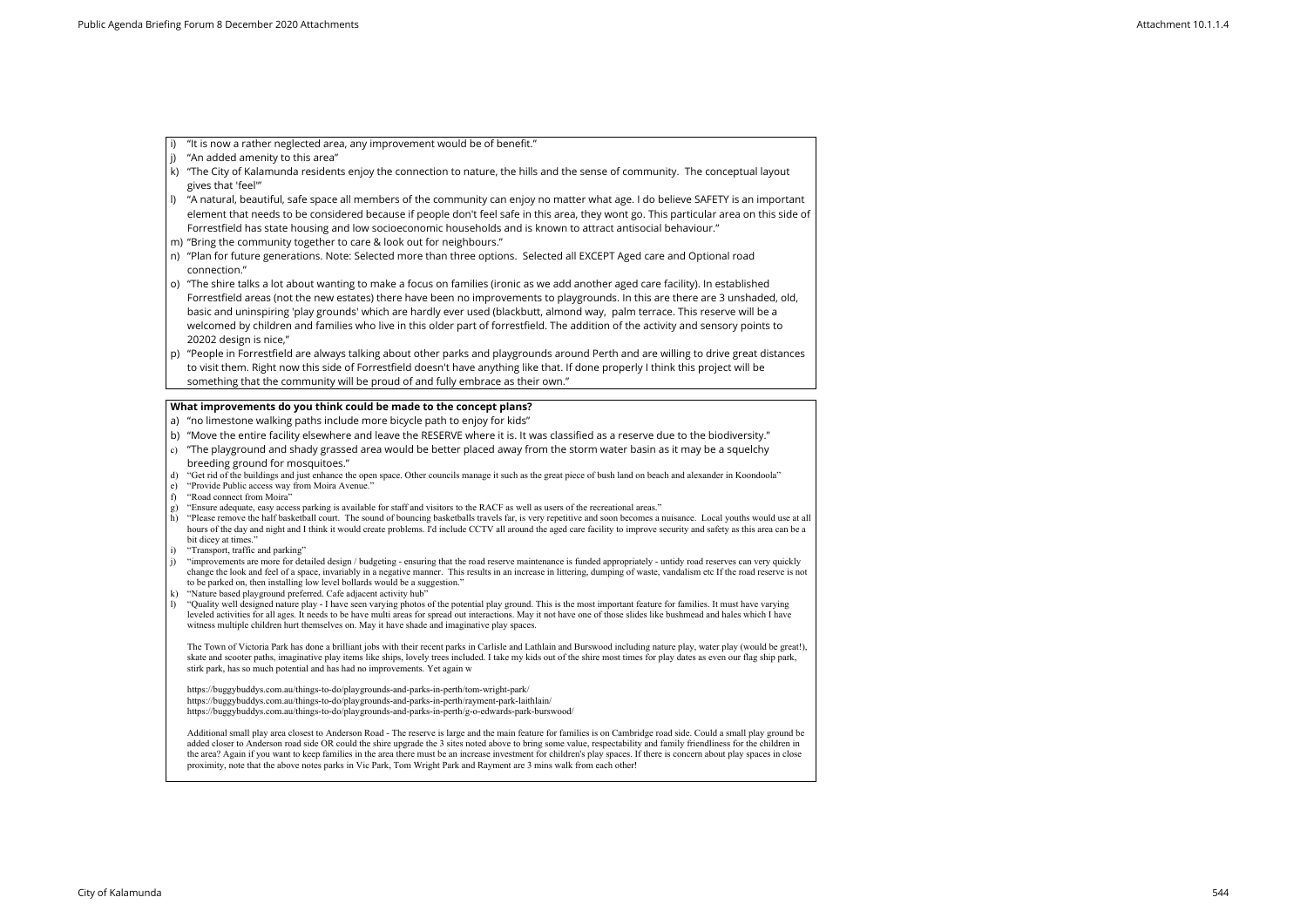Toilets - all the new parks in estates (Hales, Bushmead, Wattle Grove) don't have toilets. That's great for those who live in the estates and can enjoy the space and go home mid picnic or play to use the bathroom. This is a big space. It would be helpful to have a toilet.

Beautification of Anderson road to Holmes (and even to Hawtin) Where has the dog park gone? - I saw drawings of the plans previously that included a dog park extending from Mallow to Anderson Road. This stretch of the reserve is an eye sore of weeds and dead trees. What can be done to integrate beautification of this area into the plans as they border the reserve.

m) "The proposed shelter/playground location seems incongruous, given the need to eliminate existing vegetation and habitat there, whilst re-vegetating elsewhere. As a specific example, Painted Button-Quails can be consistently seen/heard in this spot. Combined with the road addition and houses, I doubt they could maintain their existing territory. Unfortunately the reports commissioned by council seem to acknowledge very little of the fauna on site.

Generally, I fear this area would be a white elephant, that the basketball court has potential to be a noise problem, and would prefer more emphasis on regeneration."

n) "The activity hub could be bigger. The allocated space doesn't seem big enough. Ideally the playground should be on the same scale as Bibra Lake Regional playground or Woodbridge Riverside play space. There are still a lot of private properties backing onto the reserve with old, ugly and mixed style fences. All fences should be replaced and be the same design or at the very least, put in a lot of fast growing plants along fence lines to hide them and discourage graffiti. Finally, make sure you do this properly. Take the best bits of other playgrounds and parks around Perth and bring them to Forrestfield. The people of Forrestfield have waited a long time for a project like this and deserve the best."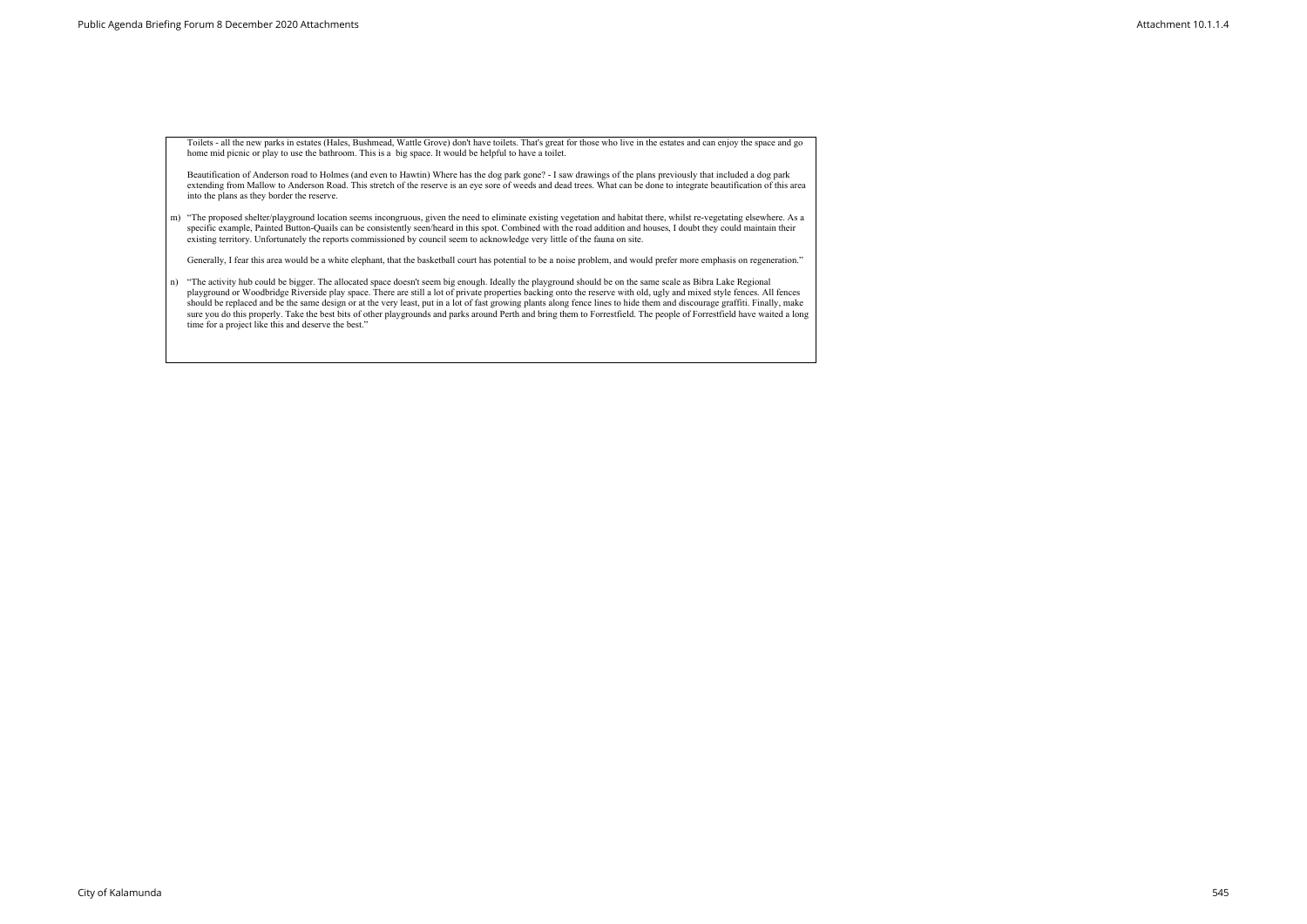